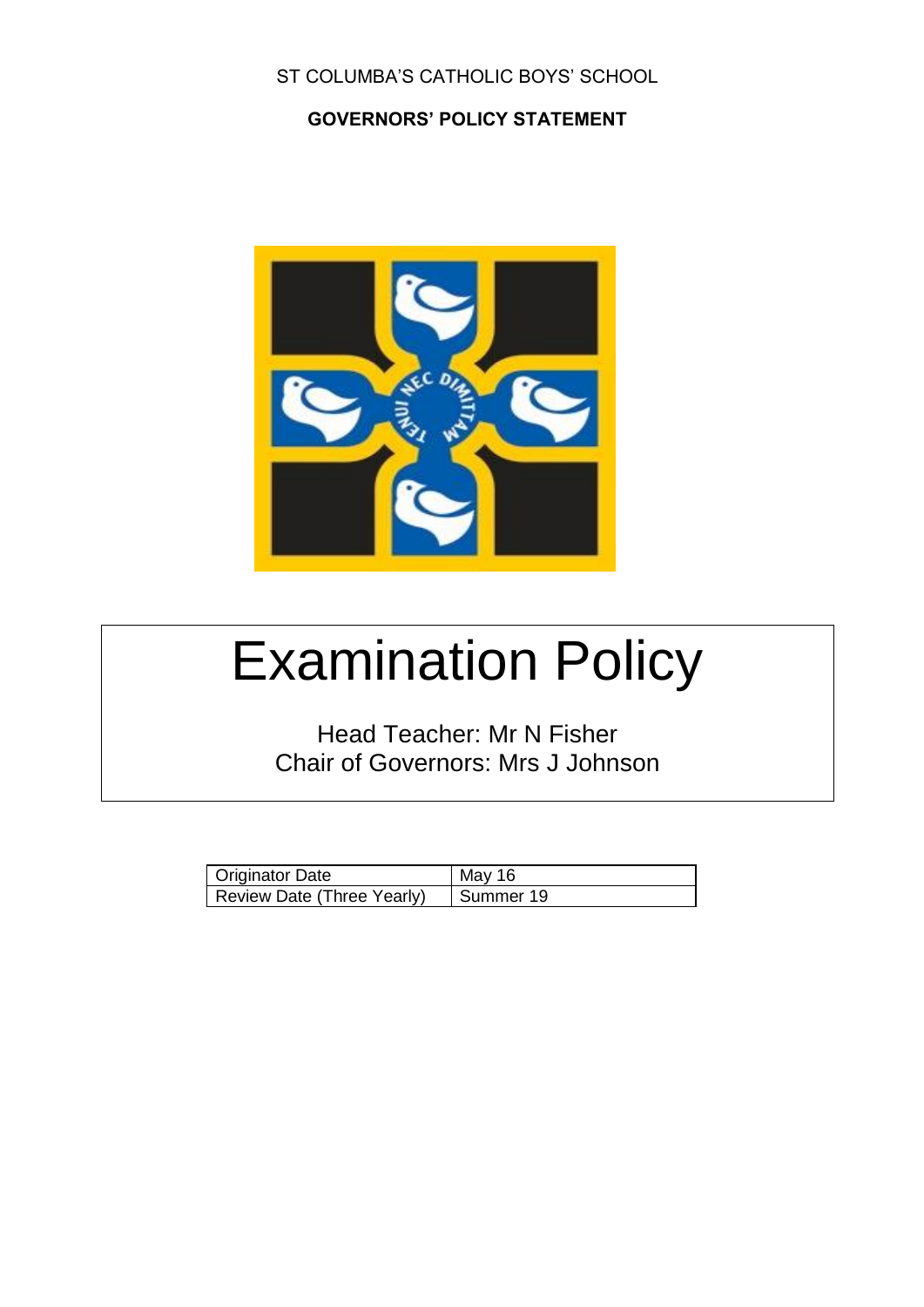# **PURPOSE**

The purpose of this exam policy is:

- To ensure the planning and management of exams is conducted efficiently and in the best interest of candidates;
- To ensure the operation of an efficient exam system with clear guidelines for all relevant staff.

It is the responsibility of everyone involved in the centre's exam processes to read, understand and implement this policy.

The exam policy will be reviewed every three years.

The exam policy will be reviewed by the Head of Centre and Exams officer and approved by the Governing Body.

## **EXAM RESPONSIBILITIES**

#### **Head of Centre**

Overall responsibility for the school as an exam centre:

- Advises on appeals and re-marks; and
- Is responsible for reporting all suspicions or actual incidents of malpractice. Refer to the JCQ document - Suspected malpractice in examinations and assessments.

#### **Exams Officer**

Responsible for:

- Advises the Senior Leadership Team, subject and class tutors and other relevant support staff on annual exam timetables and application procedures as set by the various awarding bodies;
- Oversees the production and distribution to staff, governors and candidates of an annual calendar for all exams in which candidates will be involved and communicates regularly with staff concerning imminent deadlines and events;
- Ensures that candidates and their parents are informed of and understand those aspects of the exam timetable that will affect them;
- Consults with teaching staff to ensure that necessary coursework is completed on time and in accordance with JCQ guidelines;
- Provides and confirms detailed data on estimated entries:
- Receives, checks and stores securely all exam papers and completed scripts;
- Administers access arrangements and makes applications for special consideration (for unforeseen circumstances ) using the JCQ Publications Access arrangements, reasonable adjustments and special consideration;
- Identifies and manages exam timetable clashes;
- Accounts for income and expenditures relating to all exam costs/charges;
- Line manages the senior exam invigilator in organising the recruitment, training and monitoring of a team of exams invigilators responsible for the conduct of exams;
- Submits candidates' coursework marks, tracks despatch and stores returned coursework and any other material required by the appropriate awarding bodies correctly and on schedule;
- Arranges for dissemination of exam results and certificates to candidates and forwards, in consultation with the SLT, any appeals/re-mark requests; and
- Maintains systems and processes to support the timely entry of candidates for their exams.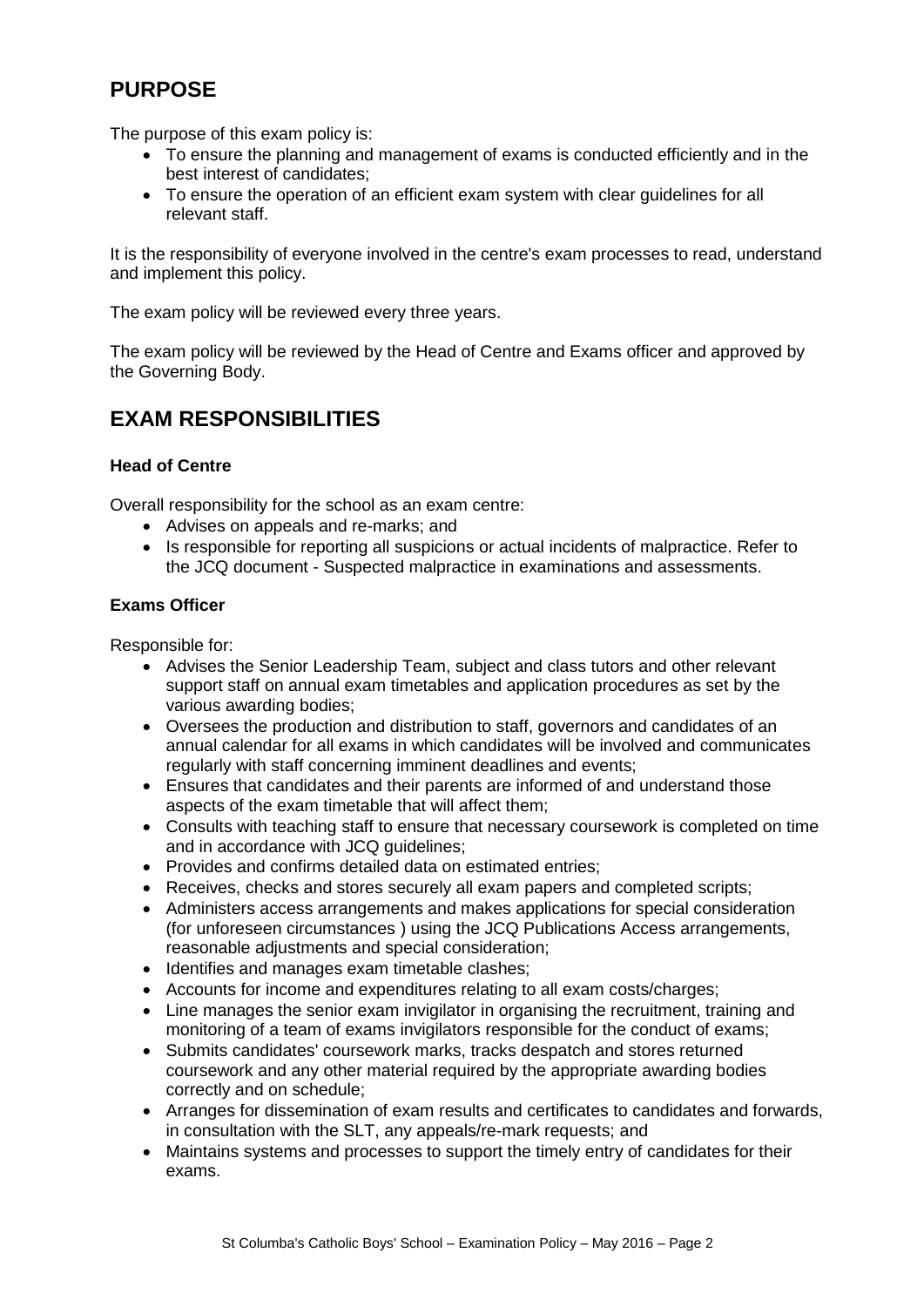#### **Teaching Staff**

Responsible for:

- Notification of access arrangements requirements, if not identified by SENCo (as soon as possible after the start of the course);
- Submission of candidates' names to Subiect Leaders/school/curriculum.

#### **SENCo**

Responsible for:

- Identification and testing of candidates, requirements for access arrangements.
- Make applications for access arrangements in line with JCQ publications.
- Provision of additional support with spelling, reading, mathematics, dyslexia or essential skills, hearing impairment, English for speakers of other languages, IT equipment - to help candidates achieve their course aims.

#### **Lead invigilator**

Responsible for:

- Collection of exam papers and other material from the exams office before the start of the exam.
- Collection of all exam papers in the correct order at the end of the exam and their return to the exams office.

#### **Candidates**

Responsible for:

- Confirmation and signing of entries.
- Understanding coursework regulations and signing a declaration that authenticates the coursework as their own.

## **QUALIFICATIONS**

The qualifications offered at this centre are decided by the Subject Leaders and are GCSE's, OCR Nationals and BTec.

The subjects offered for these qualifications in any academic year may be found on the schools website for that year. If there has been a change of specification from the previous year, the Exams Officer must be informed by 1 September. Informing the Exam Officer of changes to a specification is the responsibility of the Subject Leaders.

Decisions on whether a candidate should be entered for a particular subject will be taken in consultation with the Subject Teachers and Subject Leader.

## **EXAM SEASONS**

Internal exams and assessments are scheduled in November and May.

External exams and assessments are scheduled in November, January, March and June. Year 10 & 11 Grade Indicators will be held in the main hall, if possible. They will be run close to External exam conditions, but we are trying to achieve a true reflection of the candidates ability, so will not necessarily follow every detail of External exam etiquette. The Subject Leaders decides which exam series are used in the Centre.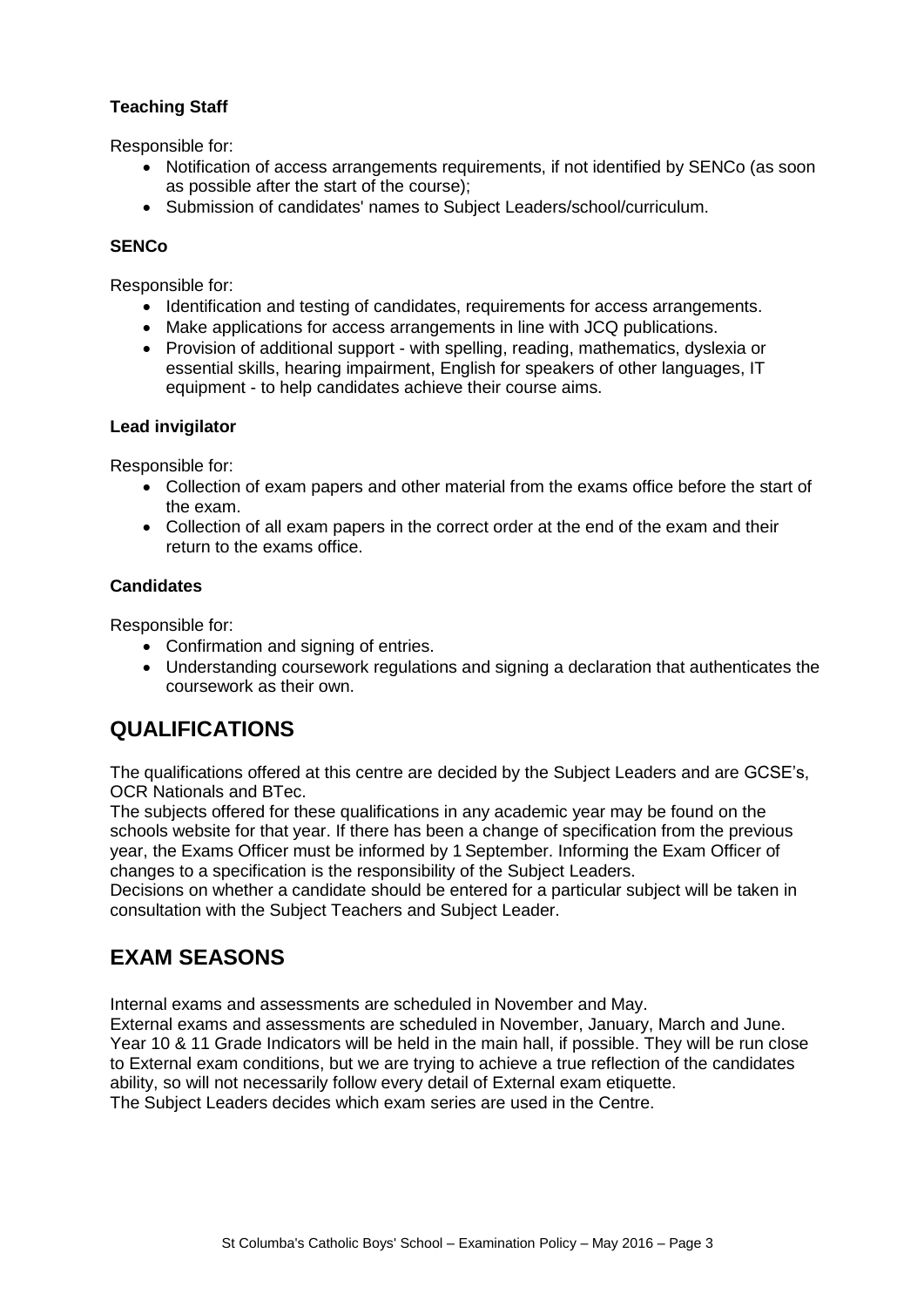# **Timetable**

Once confirmed, the Exams Officer will circulate the exam timetable for Internal and External exams.

## **Entries, entry details and late entries**

Candidates are selected for their exam entries by the Subject Leaders and Subject Teachers. Candidates or parents/carers can request a subject entry, change of level or withdrawal. The Centre does not accept entries from external candidates or act as an exam centre for other organisations.

Entry deadlines are circulated to Subject Leaders via Email and Internal post/pigeon hole. Late entries must be authorised by Subject Leaders.

GCSE re-sits are allowed.

Re-sit decisions will be made in consultation with Subject Teachers and Subject Leaders.

## **Exam Fees**

Candidates or Subject areas will not be charged for changes of tier, withdrawals made by the proper procedures or alterations arising from administrative processes provided these are made within the time allowed by the awarding bodies.

GCSE entry exam fees are paid by the Centre.

Exam fees are charged to the relevant Subject area.

Late entry or amendment fees are paid by the Subject areas.

Fee reimbursements are not sought from candidates who decide to sit an exam after the late entry/withdrawal deadline/fail to sit an exam/do not meet the necessary coursework

requirements without medical evidence or evidence of other mitigating circumstances. The Head of Department will decide whether the centre or candidate will pay for approved resits. Additional re-sits may be requested by students but they will be expected to pay the relevant fees.

# **Equality Act (2010)**

All exam centre staff must ensure that meet the requirements of the Equality Act (2010) are met and that any students with one of the nine protected characteristics are treated fairly.. The centre will meet the disability provisions under the Equality Act (2010) by ensuring that the exams centre is accessible and improving candidate experience. This is the responsibility of the Head of Centre.

## **Access arrangements**

The SENCo will inform subject teachers of candidates with SEN who are embarking on a course leading to an exam, and the date of that exam. The SENCo can then inform individual staff of any special arrangements that individual candidates can be granted during the course and in the exam.

A candidate's access arrangements requirement is determined by the SENCo.

Making access arrangements for candidates to take exams is the responsibility of both the SENCo and Exam Officer.

Submitting completed access arrangement applications to the awarding bodies is the responsibility of the SENCo.

Rooming for access arrangement candidates will be arranged by the Exam Officer. Invigilation and support for access arrangement candidates will be organised by the Exam Officer with the SENCo.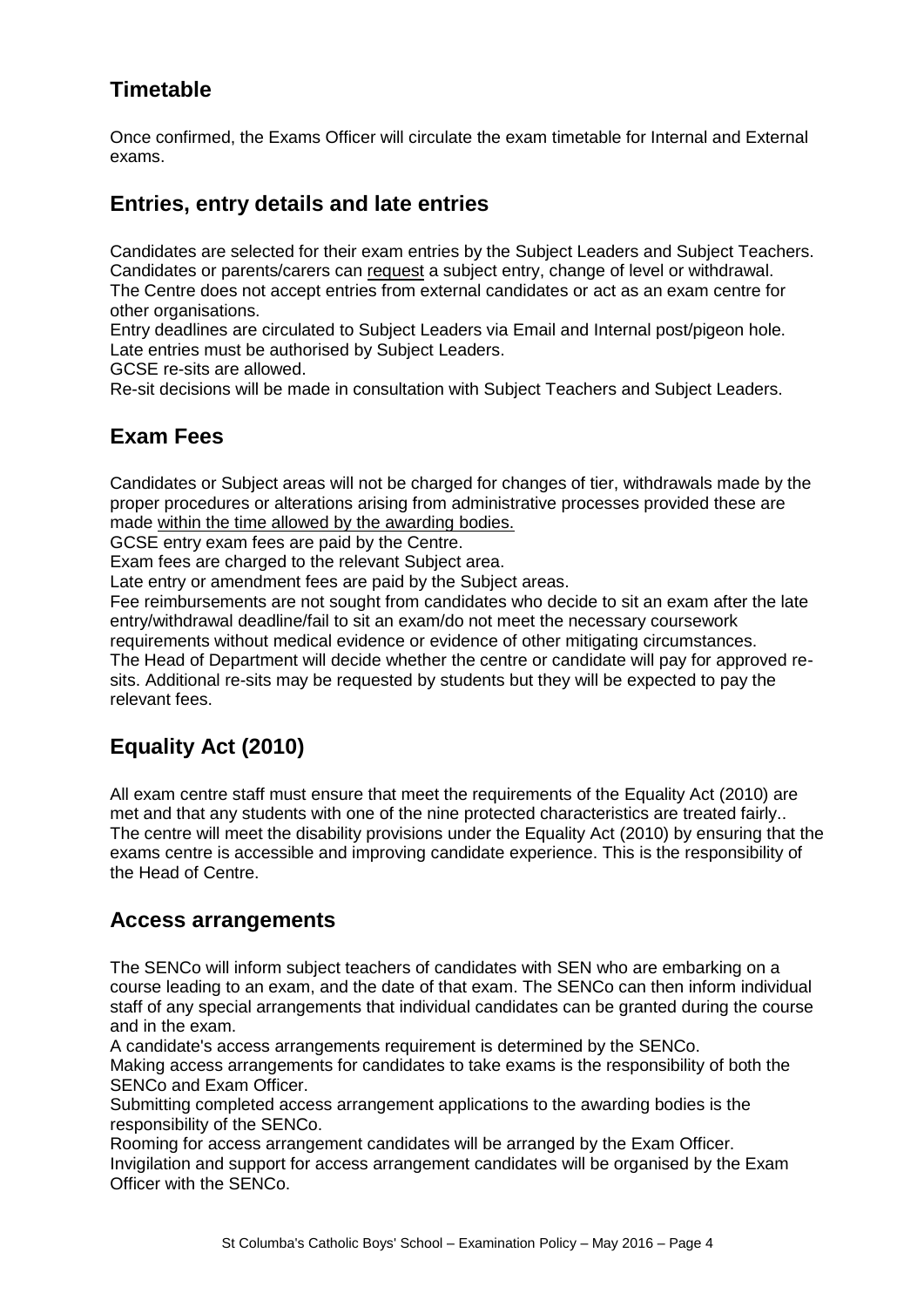# **Contingency planning**

Contingency planning for exams administration is the responsibility of the Exam Officer.

## **Evacuation of Exam Venue**

The invigilator must take the following action in an emergency such as a fire alarm or a bomb alert.

- Stop the candidates from writing.
- Collect the attendance register (**in order to ensure all candidates are present**).
- Evacuate the examination room in line with the instructions given by the appropriate authority.
- Advise candidates to leave all question papers and scripts in the examination room.
- Candidates should leave the room in silence.
- Candidates should be evacuated from the Exam Hall to the Year 7 Playground.
- Make sure that the candidates are supervised as closely as possible while they are out of the examination room to make sure there is no discussion about the examination.
- Make a note of the time of the interruption and how long it lasted.
- Allow the candidates the full working time set for the examination.
- If there are only a few candidates, consider the possibility of taking the candidates (with question papers and scripts) to another place to finish the examination.
- Make a full report of the incident and of the action taken, and send to the relevant awarding body.

## **Estimated grades**

Subject Leaders are responsible for submitting estimated grades to the Exam Officer when requested.

# **Managing invigilators**

Support staff and External staff are used to invigilate examinations. These invigilators will be used for Internal and External exams. Recruitment of invigilators is the responsibility of the Exam Officer. Securing the necessary Disclosure and Barring Service (DBS) clearance for new invigilators is the responsibility of the Centre administration. DBS fees for securing such clearance are paid by the Centre. Invigilators are timetabled and briefed by the Exams Officer. Invigilators rates of pay are set by the Centre Administration.

## **Malpractice**

The Head of Centre is responsible for investigating suspected malpractice.

### **Exam days**

The Exam Officer will book all exam rooms after liaison with other users and make the question papers, other exam stationery and materials available for the invigilator. Site management is responsible for setting up the allocated rooms.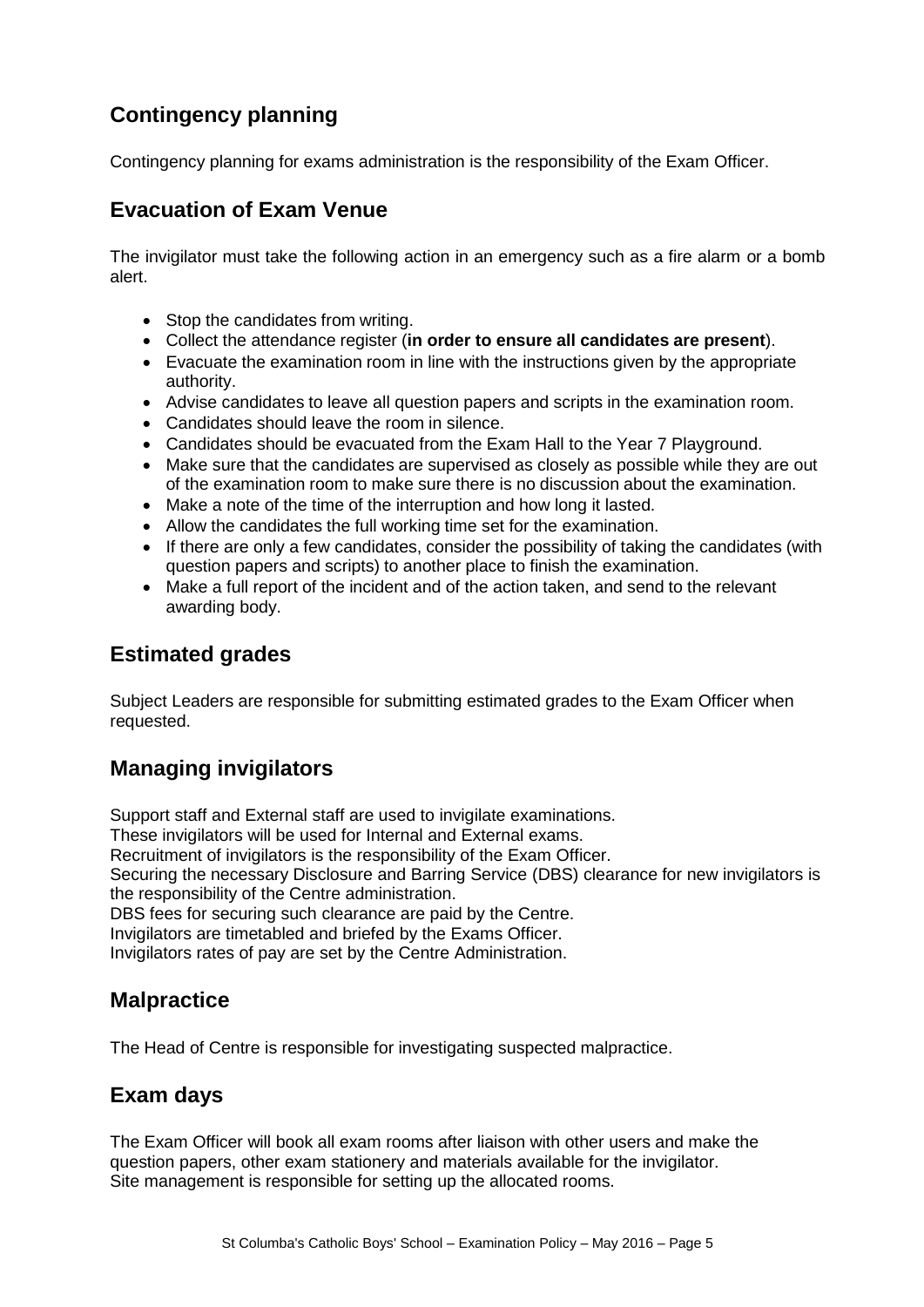The Lead Invigilator will start all exams in accordance with JCQ guidelines.

Subject staff may be present at the start of the exam to assist with identification of candidates but must not advise on which questions or sections are to be attempted.

In practical exams subject teachers may be on hand in case of any technical difficulties. Exam papers must not be read by subject teachers or removed from the exam room before the end of a session. Papers will be distributed to Subject Leaders at the end of the exam session.

A relevant Subject Teacher may be available to read out any subject-specific instructions and start the exam, if required.

## **Candidates**

The centre's published rules on acceptable dress, behaviour and candidates' use of mobile phones and other electronic devices apply at all times.

Candidates' personal belongings remain their own responsibility and the centre accepts no liability for their loss or damage.

Disruptive candidates are dealt with in accordance with JCQ guidelines. Candidates are expected to stay for the full exam time

Candidates may only leave the exam room for a genuine purpose and are required to return immediately to the exam room. They must be accompanied by a member of staff at all times. The Exam Officer is responsible for handling late or absent candidates on exam day or subsequently.

For clash candidates, the supervision of candidates, identifying a secure venue and arranging overnight supervision is the responsibility of the Exam Officer.

Should a candidate be ill before an exam, suffer bereavement or other trauma, be taken ill during the exam itself or otherwise disadvantaged or disturbed during an exam, then it is the candidate's responsibility to alert the centre, the Exam Officer, or the exam invigilator, to that effect.

The candidate must support any special consideration claim with appropriate evidence within three days of the exam, for example by providing a letter from the candidate's doctor.

The Exam Officer will then forward a completed special consideration form to the relevant awarding body within seven days of the exam.

### **Internal assessments and appeals**

Internal assessment replaces the largely discontinued term coursework

It is the duty of Subject Leaders to ensure that all internal assessment is ready for despatch at the correct time. The Exam Officer will assist by keeping a record of each despatch, including the recipient details and the date and time sent.

## **Marks and appeals**

Marks for all internally assessed work and estimated grades are provided to the Exams Office by the Subject Leaders.

Appeals against internal assessments must be made by the 30<sup>th</sup> April.

## **Appeals against internal assessments**

The process for managing appeals against internal assessments is detailed in the Appendix.

#### **Results, enquiries about results (EARs) and access to scripts (ATS)**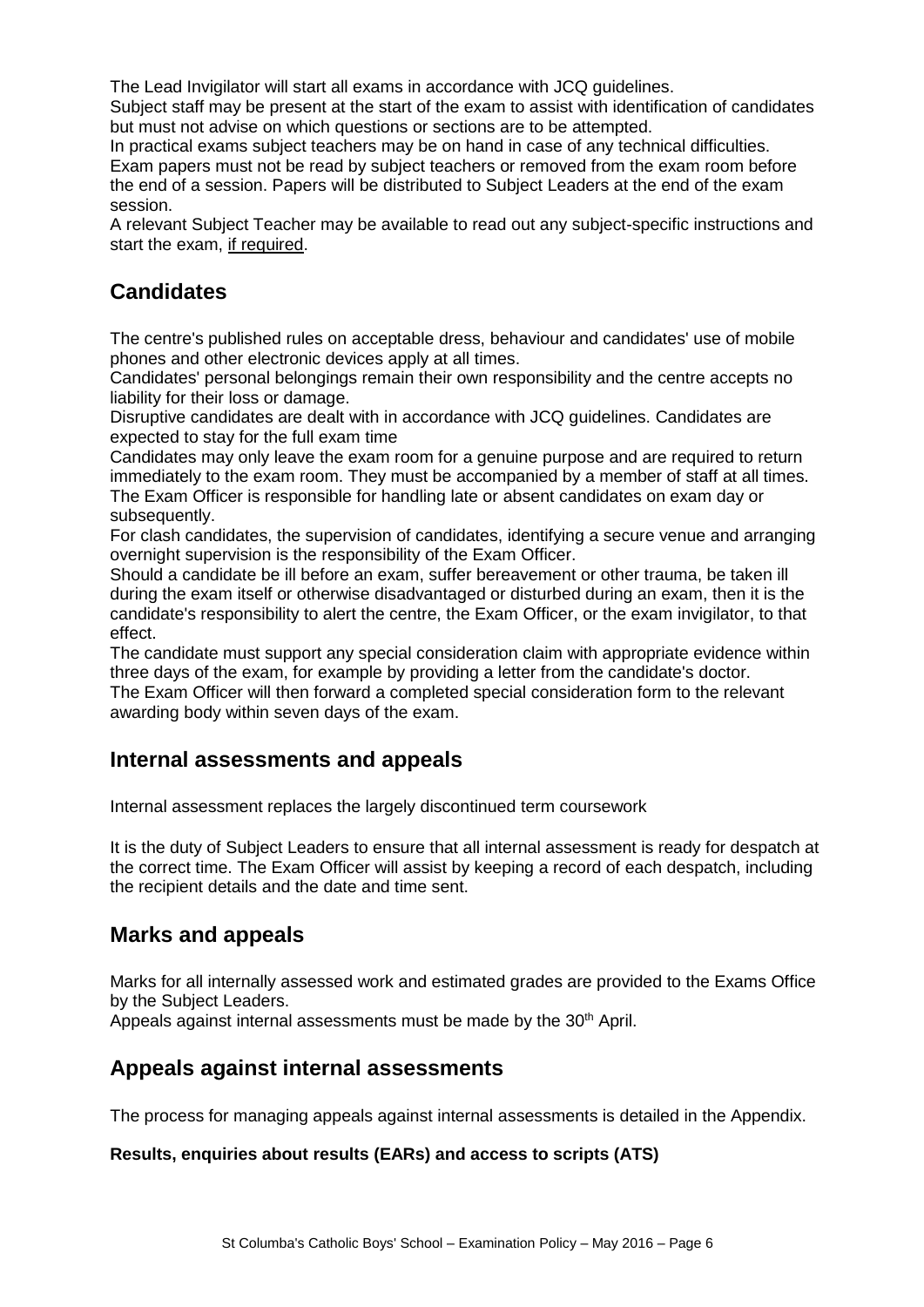Candidates will receive individual result slips on results days, in person at the centre. Arrangements for the centre to be open on results days are made by the Head of centre. The provision of staff on results days is the responsibility of the Head of centre.

#### **EARs**

EARs may be requested by centre staff or candidates if there are reasonable grounds for believing there has been an error in marking. The candidates consent is required before any EAR is requested.

If a result is queried, the Exams Officer, teaching staff and Head of Centre will investigate the feasibility of asking for a re-mark at the Centre's expense.

When the centre does not support a candidate's or parent's request for an EAR, a candidate may apply to have an enquiry carried out. If a candidate requires this against the advice of subject staff, they will be charged.

#### **ATS**

After the release of results, candidates may ask subject staff to request the return of papers within three days' scrutiny of the results.

Centre staff may also request scripts for investigation or for teaching purposes. For the latter, the consent of candidates must be obtained.

GCSE re-marks cannot be applied for once a script has been returned.

#### **Certificates**

Certificates are Presented in person and Collected and signed for.

Certificates can be collected on behalf of a candidate by third parties, provided they have been authorised in writing, by the candidate, to do so.

The Centre retains certificates for two years.

#### **BCS**

Appeals regarding results of the BCS assessments must be made within twenty days of the assessment taking place.